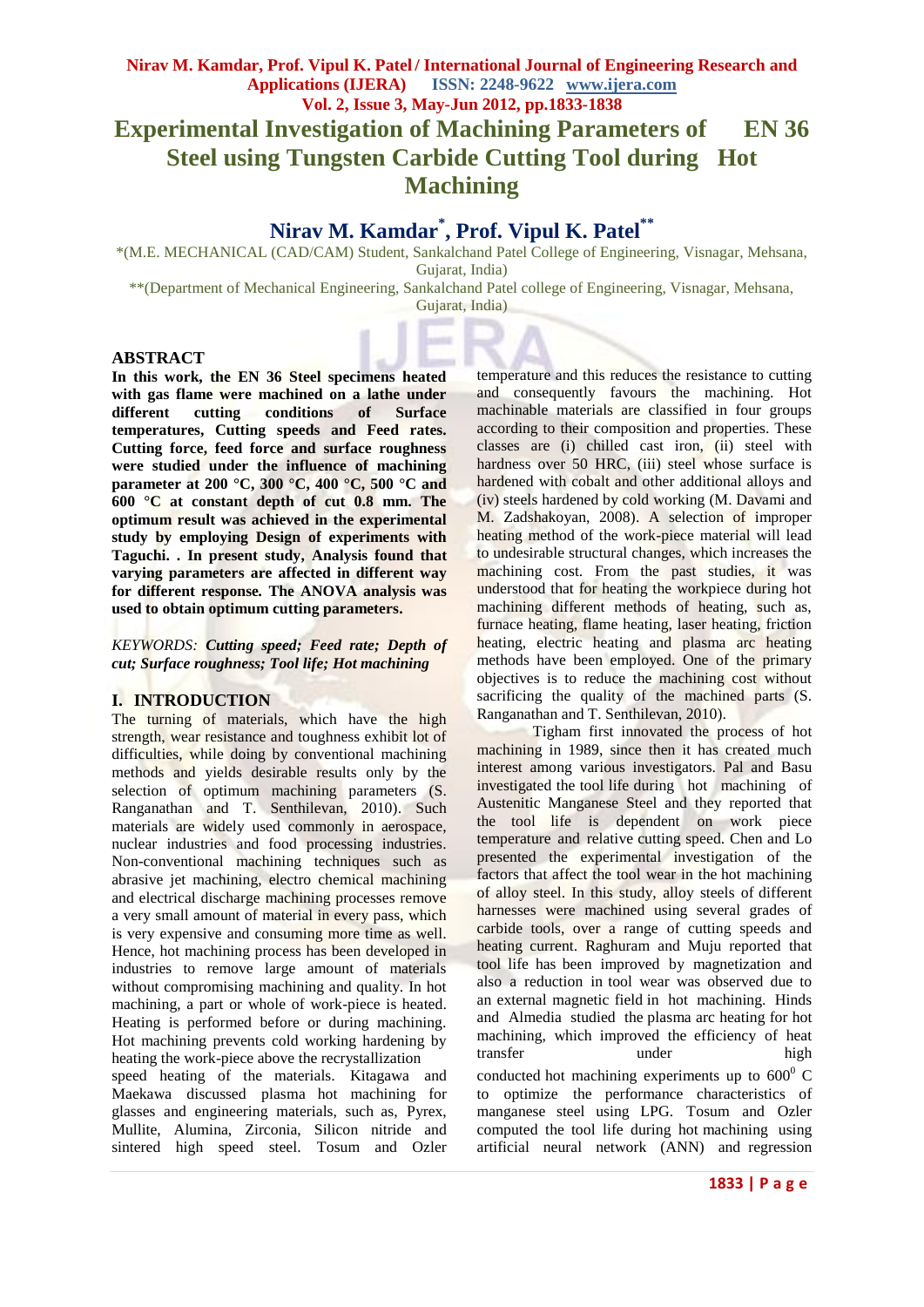analysis method (RAM) by considering the cutting speed, feed rate, depth of cut and temperature as machining parameters. Madhavulu and Ahmed compared the metal removal of stainless steel (SS 410), alloy steel and forged stainless steel rotor by hot turning operation with undulations on the surface by applying a plasma arc heating. Maity and Swain investigated the tool life during hot machining by using manganese steel as work piece material. Larin and Martynow discussed the method of heating during machining of steel. Mukherjee and Basu outlined the statistical evaluation of metal cutting parameters during hot machining of nickel-chromium steel. Ranganathan and Senthivalan studied the influence of the cutting parameters on 316 stainless steel using analysis of variance. N.R. modh and K.B. Rahod studied the influence of the cutting parameters of AISI 52100 steel using analysis of variance(ANOVA).

#### **II. EXPERIMENTAL DETAILS**

The turning experimental work was conducted in dry cutting condition on an auto feed lathe for Hot

#### **A. Workpiece Material and Cutting Tool**

EN 36 Steel is a low carbon and high alloy content alloy steel. Characteristics of steel are toughness arising from the use of nickel and a more uniform hardness produced by the use of chromium. It is specifically designed for carburizing to give a very hard case with strong core. It is widely used for machining of EN 36 Steel using Tungsten carbide cutting tool with Flame heating method. In fig. 1 experimental set up for Hot machining is shown.



**Fig. 1** Experimental Setup of Hot machining

components with large cross section, requiring high toughness and Score strength such as gears, crane shafts and heavy-duty gear shafts in aircraft and truck construction and mechanical engineering. The chemical compositions of EN 36 Steel is given in Table 1.

| <b>Elements</b> | Carbon<br>(C) | Nickel<br>(Ni) | Chromium<br>(Cr) | Silicon<br>$(S_i)$ | Manganese<br>(Mn) | <b>Sulphar</b><br>(S) | Phosphorus | Moly<br>(Mb) |
|-----------------|---------------|----------------|------------------|--------------------|-------------------|-----------------------|------------|--------------|
| $\%$            | 0.700         | 3.200          | 1.050            | 0.250              | 0.420             | 0.010                 | 0.012      | 0.140        |

**HARDNESS** : 55 HRC

| Density         | $15.7$ g/cm <sup>3</sup>   |
|-----------------|----------------------------|
| Poisson's ratio | 0.28                       |
| Hardness        | <b>90 HRc</b>              |
| Yield strength  | 2683 Mpa                   |
| Young's modulus | 669-696 kN/mm <sup>2</sup> |

**Table 2** Properties of Tungsten Carbide Tool

#### **B. Design of experiment based on Taguchi method**

In this investigation carried out by varying three control factors Temperature, Cutting Speed and Feed rate on Hot machining. For experimental work of Hot turning 40 mm diameters EN 36 Steel bar used for constant depth of cut 0.8 mm. Control factors along with their levels are listed in Table 3. Hence Taguchi based design of experiment method was implemented. In Taguchi method L25 Orthogonal array provides a set of well-balanced experiments, and Taguchi's signal-to-noise. (S/N) ratios, which are logarithmic functions of the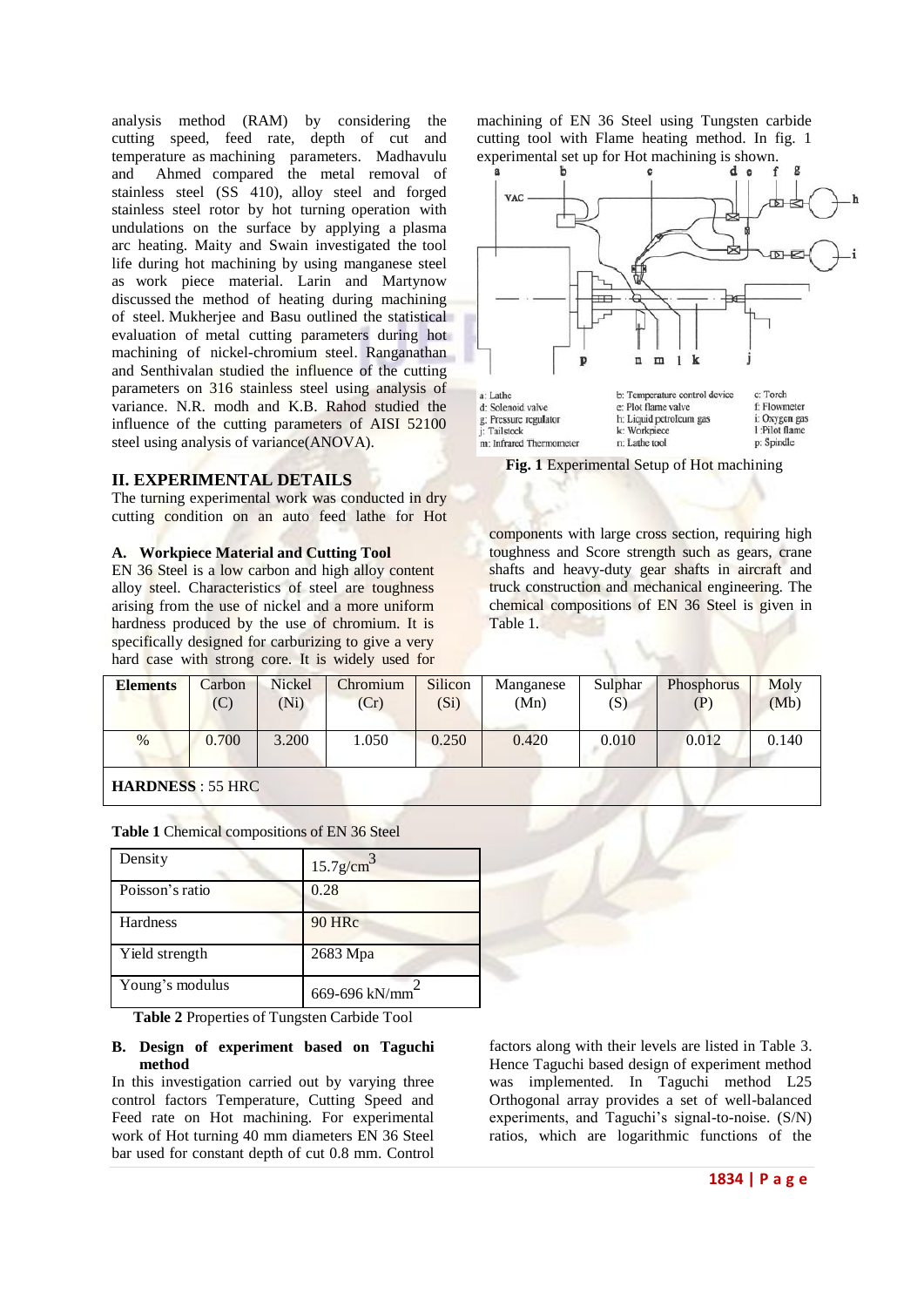desired output, serve as objective functions for optimization.

| <b>Process Parameters</b> | <b>Level 1</b> | <b>Level 2</b> | Level 3 | <b>Level 4</b> | Level 5 |
|---------------------------|----------------|----------------|---------|----------------|---------|
| Temperature $(\circ C)$   | <b>200</b>     | 300            | 400     | 500            | 600     |
| Cutting Speed (m/min)     | 21.352         | 33.912         | 51.119  | 78.5           | 121.204 |
| Feed Rate (mm/rev)        | 0.245          | 0.287          | 0.344   | 0.382          | 0.430   |

**Table 3** Control parameters and their levels

## **III. RESULT AND ANALYSIS**

**Table 4** Result Table for Analysis

| Sr.<br>N <sub>0</sub> | <b>Temperature</b><br>$({}^{\circ}{\rm C})$ | <b>Cutting</b><br><b>Speed</b><br>(m/min) | <b>Feed Rate</b><br>(rev/min) | <b>Cutting</b><br><b>Force</b><br>(N) | Feed<br>Force<br>(N) | <b>Surface</b><br><b>Roughness</b><br>$(\mu m)$ | <b>Power</b><br>Consumption<br>(Kw) |
|-----------------------|---------------------------------------------|-------------------------------------------|-------------------------------|---------------------------------------|----------------------|-------------------------------------------------|-------------------------------------|
| $\mathbf{1}$          | 200                                         | 21.352                                    | 0.245                         | 539.55                                | 588.6                | 3.2                                             | 0.63                                |
| $\overline{2}$        | 200                                         | 33.912                                    | 0.287                         | 470.88                                | 470.88               | 3.147                                           | 0.75                                |
| 3                     | 200                                         | 51.119                                    | 0.344                         | 421.83                                | 529.74               | 3.43                                            | 0.77                                |
| $\overline{4}$        | 200                                         | 78.5                                      | 0.382                         | 412.02                                | 529.74               | 3.525                                           | 0.88                                |
| $\overline{5}$        | 200                                         | 121.204                                   | 0.43                          | 353.16                                | 421.83               | 3.425                                           | 0.93                                |
| 6                     | 300                                         | 21.352                                    | 0.287                         | 235.44                                | 519.93               | 3.15                                            | 0.56                                |
| $\overline{7}$        | 300                                         | 33.912                                    | 0.344                         | 284.49                                | 480.69               | 3.178                                           | 0.63                                |
| $\overline{8}$        | 300                                         | 51.119                                    | 0.382                         | 284.49                                | 421.83               | 3.251                                           | 0.72                                |
| $\overline{9}$        | 300                                         | 78.5                                      | 0.43                          | 304.11                                | 382.59               | 3.39                                            | 0.83                                |
| 10 <sup>°</sup>       | 300                                         | 121.204                                   | 0.245                         | 196.2                                 | 461.07               | 2.981                                           | 0.8                                 |
| 11                    | 400                                         | 21.352                                    | 0.344                         | 235.44                                | 441.45               | 2.81                                            | 0.54                                |
| 12                    | 400                                         | 33.912                                    | 0.382                         | 245.25                                | 402.21               | 3.05                                            | 0.55                                |
| 13                    | 400                                         | 51.119                                    | 0.43                          | 264.87                                | 362.97               | 3.124                                           | 0.68                                |
| $\overline{14}$       | 400                                         | 78.5                                      | 0.245                         | 166.77                                | 412.02               | 2.39                                            | 0.7                                 |
| 15                    | 400                                         | 121.204                                   | 0.287                         | 176.58                                | 392.4                | 2.354                                           | 0.75                                |
| 16                    | 500                                         | 21.352                                    | 0.382                         | 264.87                                | 353.16               | 2.97                                            | 0.52                                |
| 17                    | 500                                         | 33.912                                    | 0.43                          | 255.06                                | 333.54               | 2.794                                           | $0.7\,$                             |
| 18                    | 500                                         | 51.119                                    | 0.245                         | 137.34                                | 362.97               | 2.154                                           | 0.54                                |
| 19                    | 500                                         | 78.5                                      | 0.287                         | 166.77                                | 353.16               | 2.162                                           | 0.66                                |
| 20                    | 500                                         | 121.204                                   | 0.344                         | 176.58                                | 294.3                | 2.112                                           | 0.75                                |
| 21                    | 600                                         | 21.352                                    | 0.43                          | 284.49                                | 284.49               | 1.96                                            | 0.5                                 |
| 22                    | 600                                         | 33.912                                    | 0.245                         | 127.53                                | 362.97               | 1.67                                            | 0.46                                |
| $\overline{23}$       | 600                                         | 51.119                                    | 0.287                         | 196.2                                 | 323.73               | 1.71                                            | 0.51                                |

**| P a g e**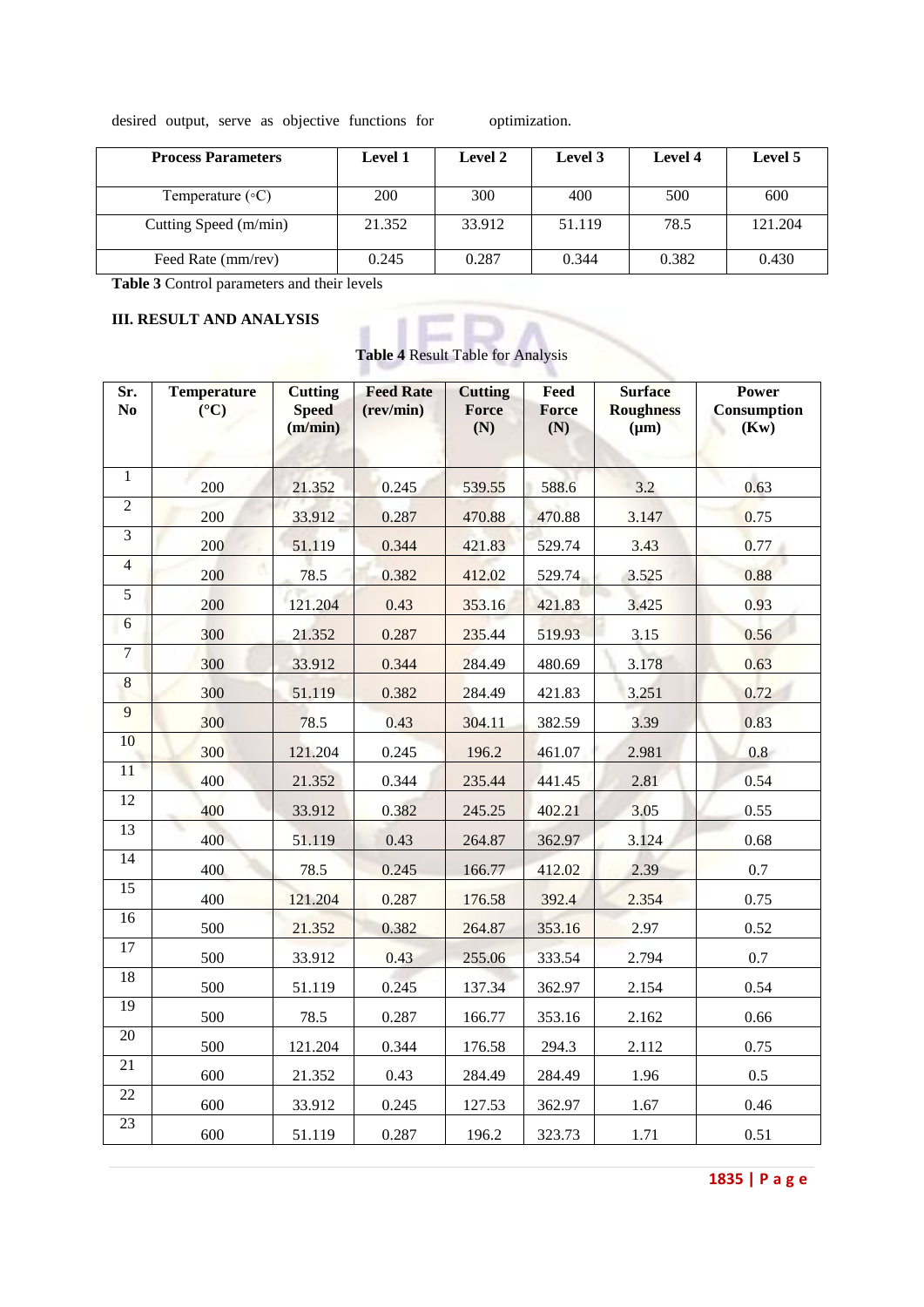| 24            | 600 | 78.5                   | 0.344 | 186.39                   | 255.06 | 79<br>1.12           | 0.59               |
|---------------|-----|------------------------|-------|--------------------------|--------|----------------------|--------------------|
| $\gamma$<br>ل | 600 | 1.204<br>$\bigwedge$ 1 | 0.382 | $\overline{A}$<br>147.IJ | 206.01 | 75<br>. . <i>. .</i> | ∩ <i>⊓</i><br>∪. ≀ |

## **Analysis Of Variance (ANOVA):**

Analysis of Variance (ANOVA) is a powerful analyzing tool to identify which are the most significant factors and it's (%) percentage contribution among all control factors for each of machining response. It calculates variations about mean ANOVA results for the each response. Based on F-value (Significance factor value) important parameters can be identified. Table 4 and Table 5 are ANOVA Table obtained by Minitab 16 software. ANOVA Table contain Degree of freedom (DF), Sum of Squares (SS), Mean squares (MS), Significant Factor ratio (F-Ratio), Probability (P) and calculated percentage contribution.

| <b>Table 5 Result of ANOVA for Cutting Force</b> |                |        |        |        |       |       |                                |  |
|--------------------------------------------------|----------------|--------|--------|--------|-------|-------|--------------------------------|--|
| <b>Source</b>                                    | DF             | Seq SS | Adj SS | Adj MS | F     | P     | Percentage<br>Contribution (%) |  |
| A                                                | $\overline{4}$ | 187.17 | 187.17 | 46.792 | 24.92 | 0.000 | 69.24                          |  |
| B                                                | $\overline{4}$ | 30.82  | 30.82  | 7.705  | 4.10  | 0.025 | 11.40                          |  |
| C                                                | $\overline{4}$ | 29.78  | 29.78  | 7.446  | 3.96  | 0.028 | 11.02                          |  |
| <b>Residual Error</b>                            | 12             | 22.54  | 22.54  | 1.878  |       |       | 8.34                           |  |
| Total                                            | 24             | 270.31 |        |        |       |       |                                |  |

#### **Table 6** Result of ANOVA for Feed force

| <b>Source</b>         | DF             | Seq SS  | Adj SS | Adj MS  | F     | P     | <b>Percent</b><br>Contribution $(\% )$ |
|-----------------------|----------------|---------|--------|---------|-------|-------|----------------------------------------|
| A                     | $\overline{4}$ | 81.222  | 81.222 | 20.3056 | 31.55 | 0.000 | 74.85                                  |
| B                     | $\overline{4}$ | 10.289  | 10.289 | 2.5723  | 4.00  | 0.028 | 9.48                                   |
| $\mathcal{C}$         | $\overline{4}$ | 9.278   | 9.278  | 2.3194  | 3.60  | 0.038 | 8.55                                   |
| <b>Residual Error</b> | 12             | 7.723   | 7.723  | 0.6436  |       |       | 7.12                                   |
| Total                 | 24             | 108.512 |        |         |       |       |                                        |

## **Table 7** Result of ANOVA for Surface Roughness

| <b>Source</b>         | DF | <b>Seq SS</b> | Adj SS | Adj MS  | F      | P     | Percent<br>Contribution $(\% )$ |
|-----------------------|----|---------------|--------|---------|--------|-------|---------------------------------|
| A                     | 4  | 97.504        | 97.504 | 24.3759 | 122.18 | 0.000 | 85.91                           |
| B                     | 4  | 3.408         | 3.408  | 0.8530  | 4.27   | 0.022 | 3.00                            |
| C                     | 4  | 10.186        | 10.186 | 2.5465  | 12.76  | 0.000 | 8.98                            |
| <b>Residual Error</b> | 12 | 2.394         | 2.394  | 0.1995  |        |       | 2.11                            |
| Total                 | 24 | 113.492       |        |         |        |       |                                 |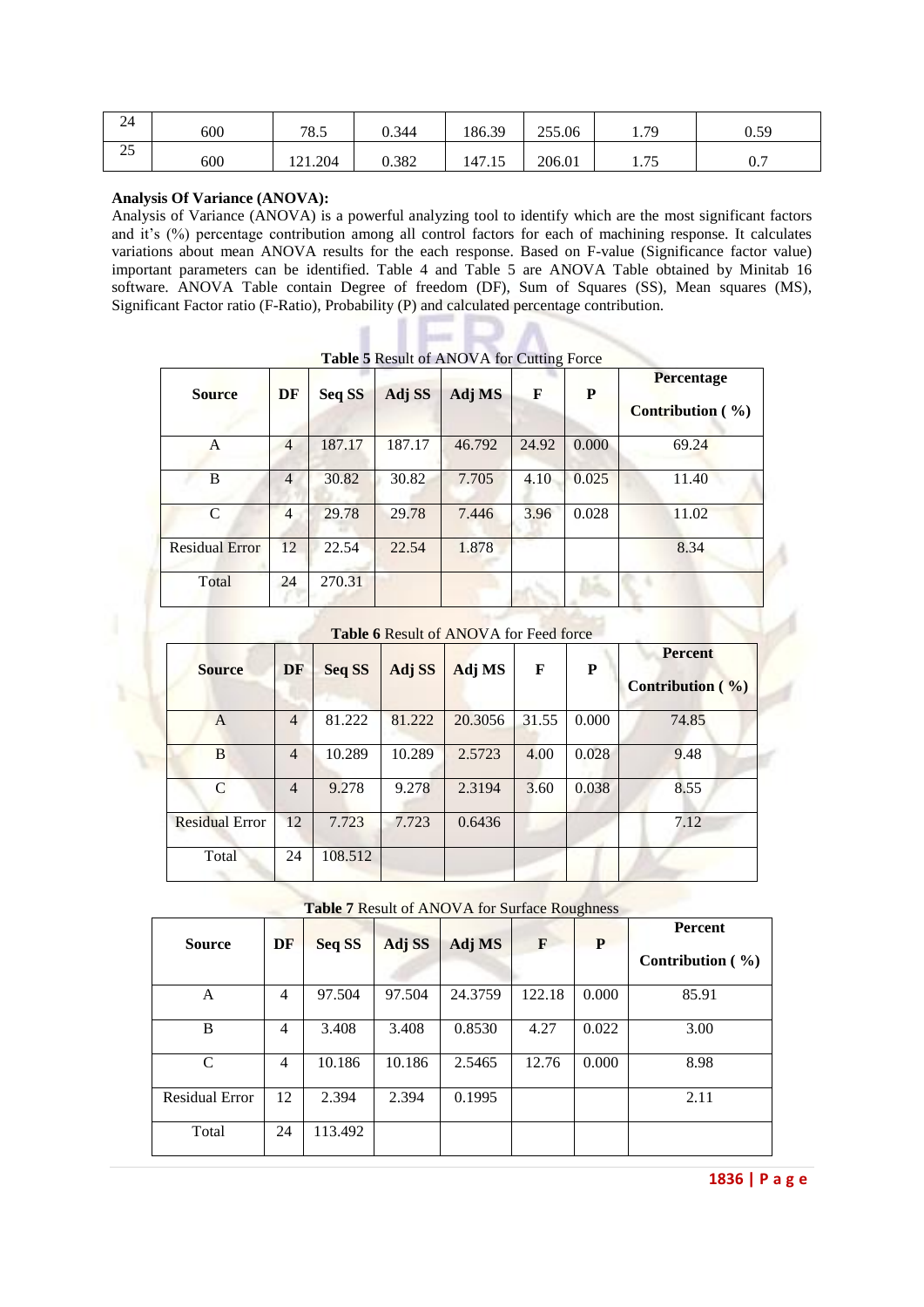| <b>Source</b>         | DF | Seq SS | Adj SS | Adj MS | F     | P     | <b>Percent</b><br>Contribution $(\% )$ |
|-----------------------|----|--------|--------|--------|-------|-------|----------------------------------------|
| A                     | 4  | 27.520 | 27.520 | 6.8799 | 23.69 | 0.000 | 42.01                                  |
| B                     | 4  | 29.978 | 29.978 | 7.4945 | 25.80 | 0.000 | 45.76                                  |
| C                     | 4  | 4.523  | 4.523  | 1.1307 | 3.89  | 0.030 | 6.91                                   |
| <b>Residual Error</b> | 12 | 3.485  | 3.485  | 0.2904 |       |       | 5.32                                   |
| Total                 | 24 | 65.506 |        |        |       |       |                                        |

**Table 8** Result of ANOVA for Power Consumption

## **IV. RESULTS AND DISCUSSION**



**Fig. 2** Main effect plot for SN Ratios of Cutting force

- Figure 2 shows the main effect plot of Cutting force at different parameters like Temperature, Cutting speed and Feed rate in Hot machining of En 36 Steel.
- From the figure 2, it can be seen that minimum Cutting force obtained is at Temperature 600 °C, Cutting speed 121.204 m/min and Feed rate 0.245 mm/rev.

#### **B. Effect on Feed force**

- Figure 3 shows the main effect plot of Feed force at different parameters like Temperature, Cutting speed and Feed rate in Hot machining of En 36 Steel.
- From the figure 3, it can be seen that minimum Feed force obtained is at Temperature 600 °C, Cutting speed 121.204 m/min and Feed rate 0.430 mm/rev.



**Fig. 3** Main effect plot for SN Ratios of Feed force

## **C. Effect on Surface Roughness**



**Fig. 4** Main effect plot for SN Ratios of Surface Roughness

- Figure 4 shows the main effect plot of Surface Roughness at different parameters like Temperature, Cutting speed and Feed rate in Hot machining of En 36 Steel.
- From the figure 4, it can be seen that minimum Cutting force obtained is at Temperature 600 °C, Cutting speed 121.204 m/min and Feed rate 0.245 mm/rev.